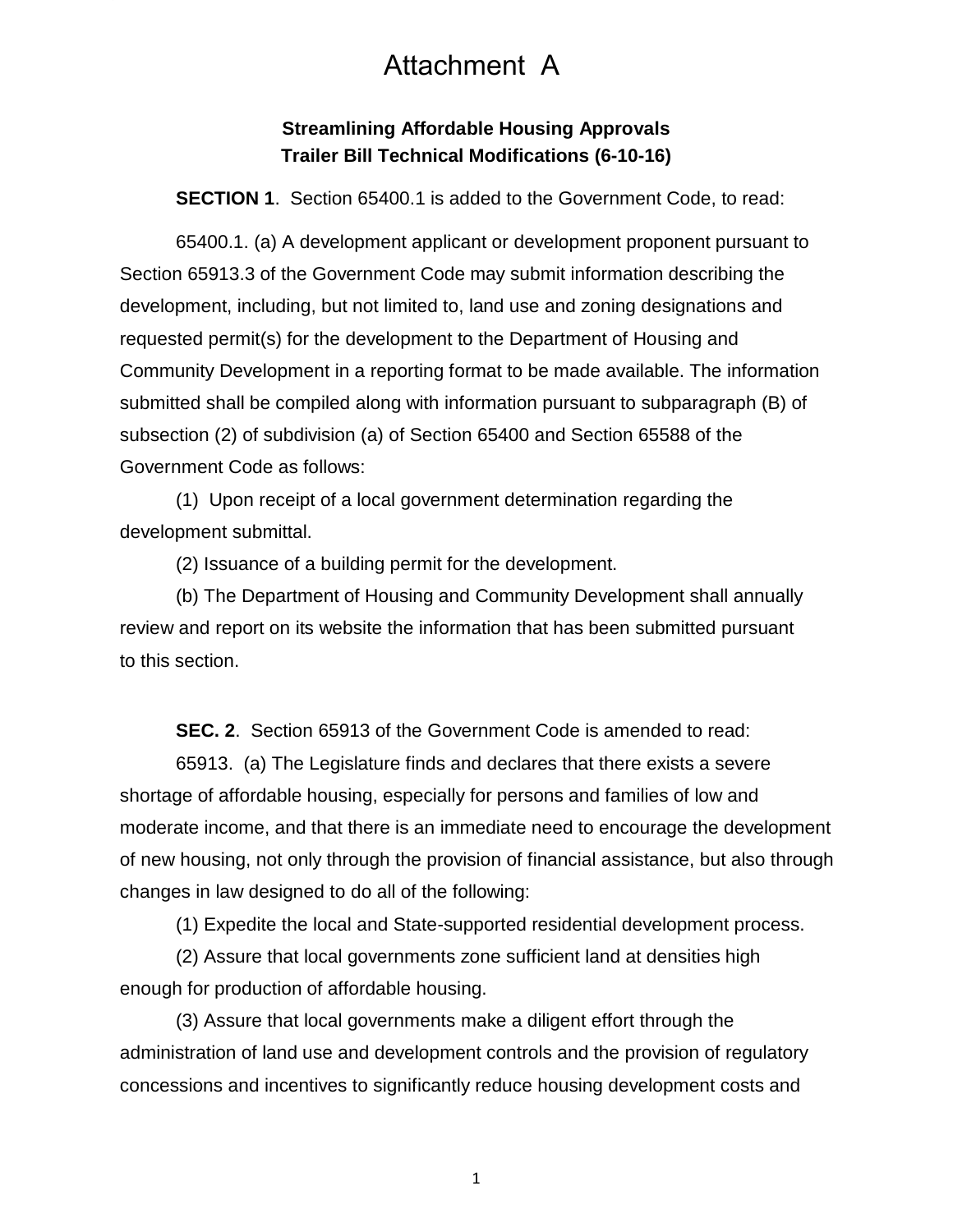thereby facilitate the development of affordable housing, including housing for elderly persons and families, as defined by Section 50067 of the Health and Safety Code.

These changes in the law are consistent with the responsibility of local government to adopt the program required by subdivision (c) of Section 65583.

(b) The Legislature further finds and declares that the costs of new housing developments have been increased, in part, by the existing permit processes and by existing land use regulations, and that vitally needed housing developments have been halted or rendered infeasible despite the benefits to the public health, safety, and welfare of those developments and despite the absence of adverse environmental impacts. It is therefore necessary to enact this chapter and to amend existing statutes which govern housing development so as to provide greater encouragement for local and state governments to approve needed and sound housing developments.**,** and so as to assure that economic contributions by taxpayers and the private sector to support housing are cost-effectively and efficiently deployed to promptly create new housing in locations and at densities that have already been approved by local governments in general plans and zoning codes.

(c) It is the intent of the Legislature that the provisions of Section 65913.3 of the Government Code advance all of the following:

(1) Provisions of Government Code Section 65008.

(2) Implementation of State planning priorities pursuant to Government Code Section 65041.1.

(3) Attainment of Section 65580 of the Government Code.

(4) Significant actions designed to affirmatively increase fair housing choice, furthering the objectives of the Federal Fair Housing Act, 42 U.S.C. 3601, and implementing regulations.

(5) Objectives of the California Global Warming Solutions Act of 2006, commencing with Section 38500 of the Health and Safety Code.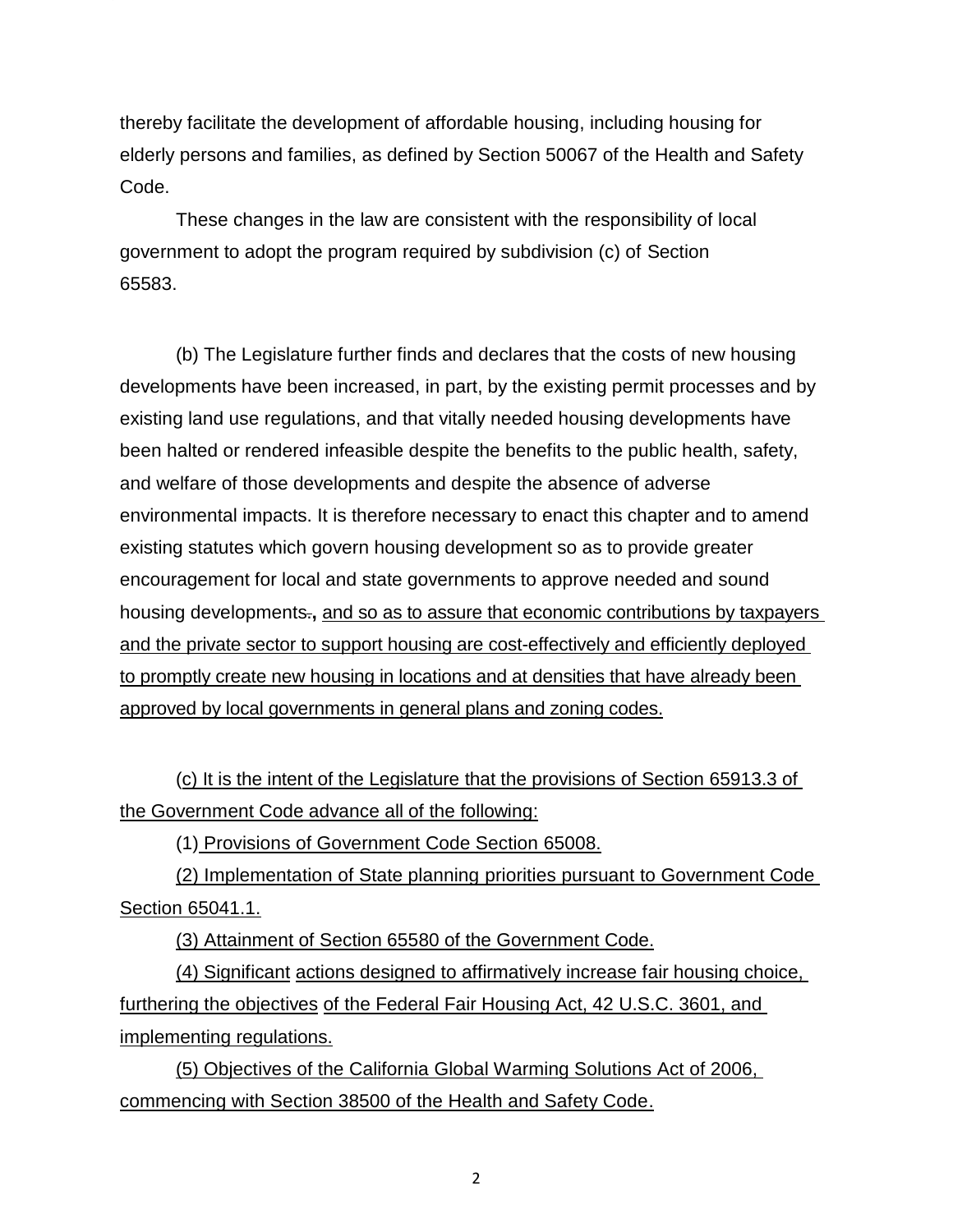(6) Compliance with non-discretionary inclusionary zoning ordinances adopted by localities.

(7) By right approval for developments that are consistent with objective landuse standards as defined in Section 65913.3(a)(9) and adopted by a locality, including but not limited to housing overlay zones, specific plans, inclusionary zoning ordinances, and density bonus ordinances.

(8) Attainment of sufficient housing to accommodate all local government shares of regional housing need referenced in Section 65584 and improve reporting progress pursuant to Section 65400 for the legislature to amend Section 65913.3 or take additional measures to further attain the State's planning priorities.

**SEC. 3**. Section 65913.3 is added to the Government Code, to read:

65913.3. (a) For the purposes of this section, the following terms shall have the following meanings:

(1) "Approved remediation measures" shall mean measures included in a certified environmental impact report to mitigate the impact of residential development in the subject location; or uniformly applied development policies or standards that have been adopted by the local government to mitigate the impact of residential development in that location.

(2) "Affordable housing cost" or "Affordable rent" shall be as defined by Health and Safety Code subdivision (b) of Section 50052.5 or subdivision (b) of Section 50053, respectively.

(3) "Attached housing development" or "development" means a newlyconstructed structure containing two or more new dwelling units that is a housing development project, as defined by subdivision (2) of subsection (h) of Section 65589.5 of the Government Code, but does not include a second unit, as defined by subdivision (4) of subsection (i) of Section 65852.2 of the Government Code, or unit from conversion of an existing structure to condominiums.

(4) "Department" means the Department of Housing and Community Development.

(5) "Financial assistance" means any award of public financial assistance that is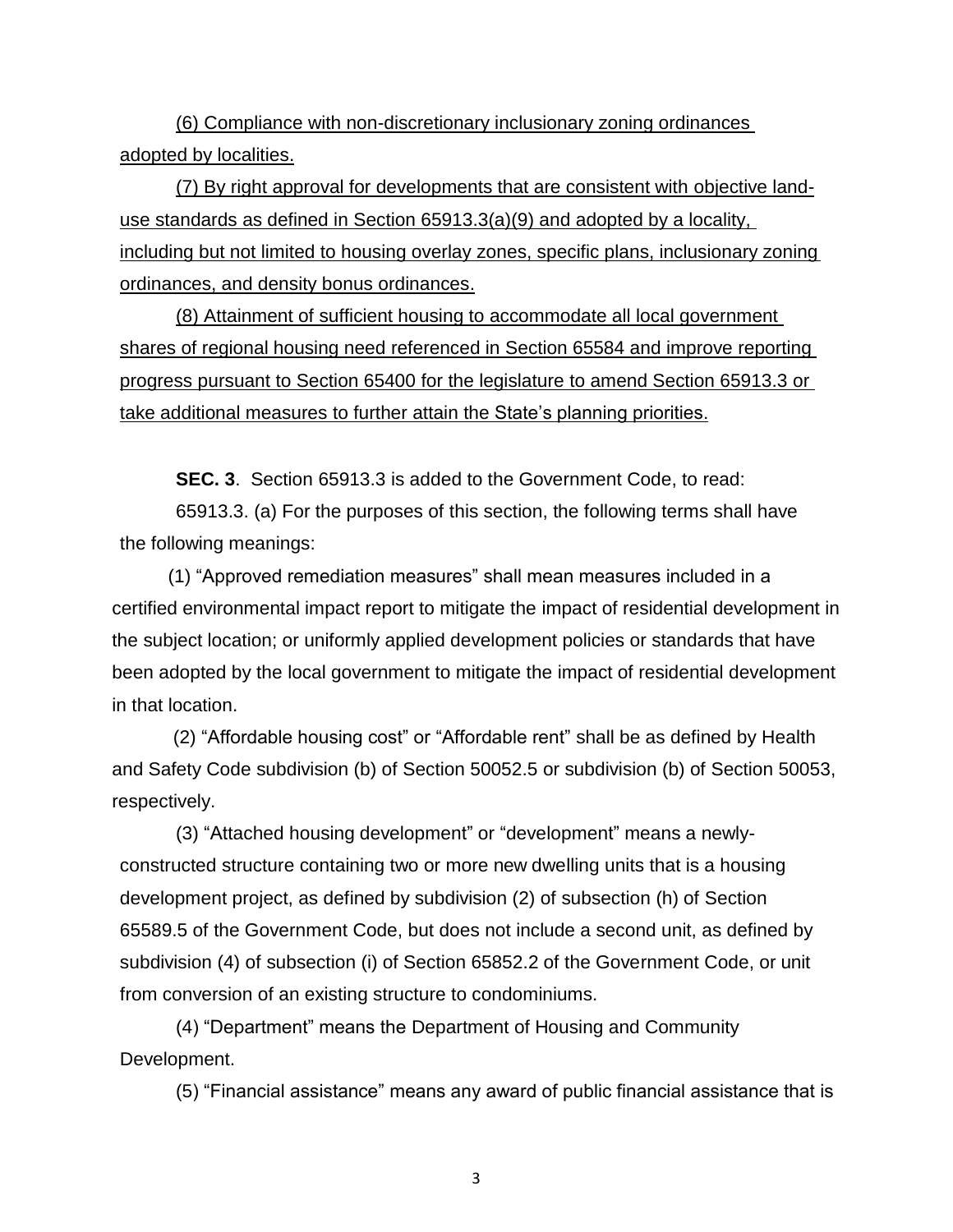conditioned upon the satisfaction of specified award conditions; this term shall include but not be limited to: the award of tax credits through and by the California Tax Credit Allocation Committee, and the award of grants or loans by any state agency or any public agency.

(6) "Land-use authority" means any entity with state-authorized power to regulate land-use permits and entitlements conferred by local governments.

(7) "Land-use restriction" means covenants restricting the use of land, recorded regulatory agreements, or any other form of an equitable servitude.

(8) "Major transit stop" means a site containing an existing rail transit station, a ferry terminal served by either a bus or rail transit service, or the intersection of two or more major bus routes with a service interval frequency of 15 minutes or less during the morning and afternoon peak weekday commute periods, and offering weekend service.

(9) "Objective zoning standards" and "objective design review standards" mean standards that involve no personal or subjective judgment by the public official; the standards must be uniformly verifiable by reference to an external and uniform benchmark or criterion available and knowable by both the development applicant or proponent and public official prior to submittal. Such standards may be embodied in alternate objective land-use standards adopted by a locality, and may include but are not limited to housing overlay zones , specific plans, inclusionary zoning ordinances, and density bonus ordinances.

(10) "Public agency" means a federal, state, or local government agency, or a local or regional housing trust fund which has been funded or chartered by a federal, state, or local government agency.

(11) "Required by law to record" means, but is not limited to, a development applicant or proponent is required to record a land-use restriction based on any of the following:

(A) As a condition of award of funds or financing from a public agency.

(B) As a condition of the award of tax credits.

(C) As may be required by a contract entered into with a public agency.

(12) "Transit priority area" means an area within one-half mile of a major transit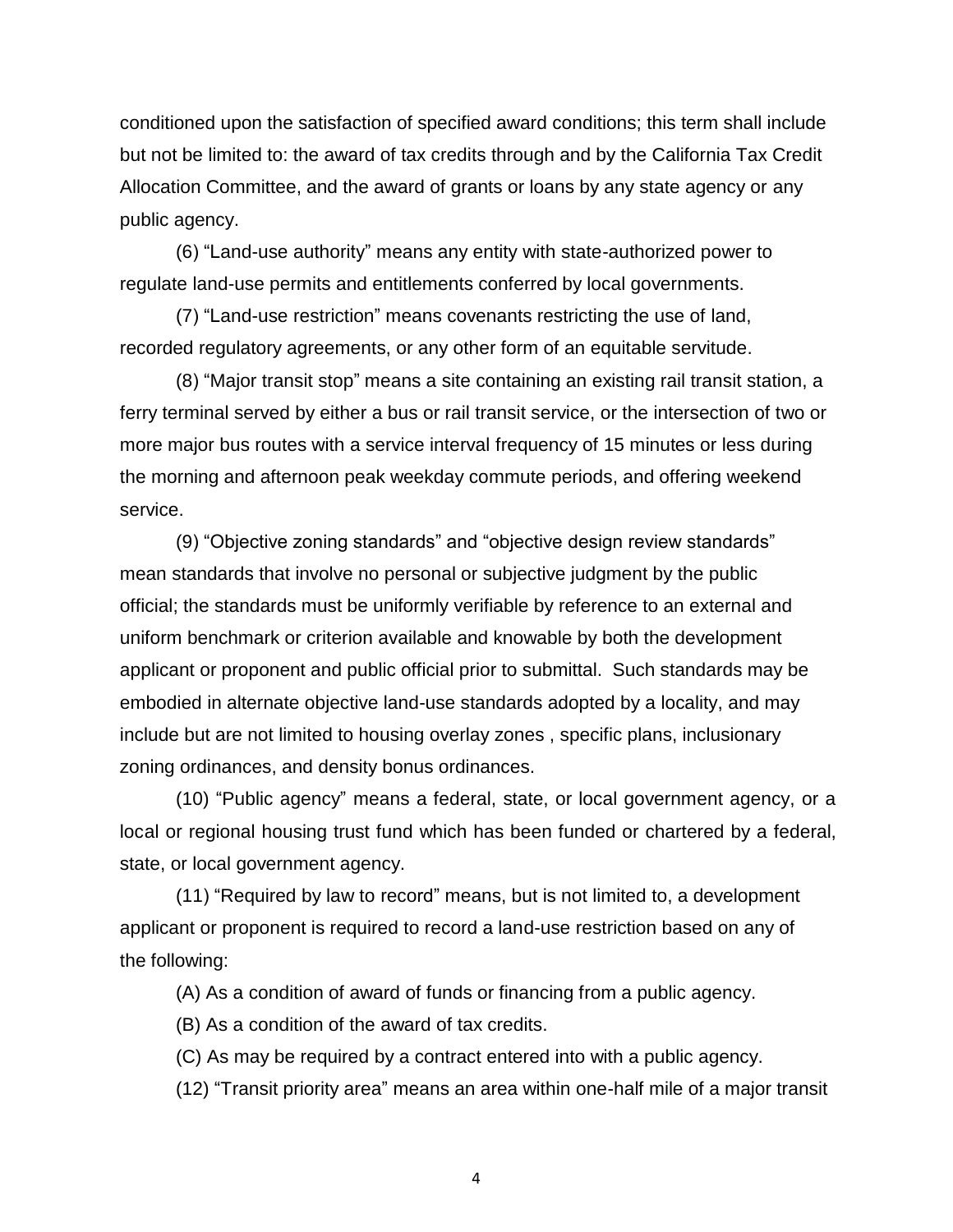stop that is existing or planned, provided the planned stop is scheduled to be completed within the planning horizon included in a Transportation Improvement Program adopted pursuant to Section 450.216 or 450.322 of Title 23 of the Code of Federal Regulations.

(13) "Urban uses" means any residential, commercial, public institutional, transit or transportation passenger facility, or retail use, or any combination of those uses.

(b) A development that satisfies all of the following criteria shall be a permitted use by right as that term is defined in subdivision (i) of Section 65583.2 of the Government Code:

(1) The development applicant or proponent has submitted to the local government its intent to utilize this authority, and has certified under penalty of perjury that, to the best of the person's knowledge and belief, the development conforms with all other provisions identified herein.

(2) The development is consistent with the following objective planning standards: land use and building intensity designation applicable to the site under the general plan and zoning code, land use and density or other objective zoning standards, and any setback or objective design review standards, all as in effect at the time that the subject development is submitted to the local government pursuant to this section.

(3) The development is located either on a site that is immediately adjacent to parcels that are developed with urban uses or on a site in which at least 75 percent of the perimeter of the site adjoins parcels that are developed with urban uses or bounded by a natural body of water. For the purposes of this section, parcels that are only separated by a street or highway shall be considered to be adjoined.

(4) The development must be an attached housing development, for which the development applicant or proponent already has recorded, or is required by law to record, a land-use restriction, which shall require all the following:

(A) A duration of at least 30 years for owner-occupied developments or 55 years for rental developments.

(B) That any public agency and any member or members of the public, including non-profit corporations, may bring and maintain an enforcement action to assure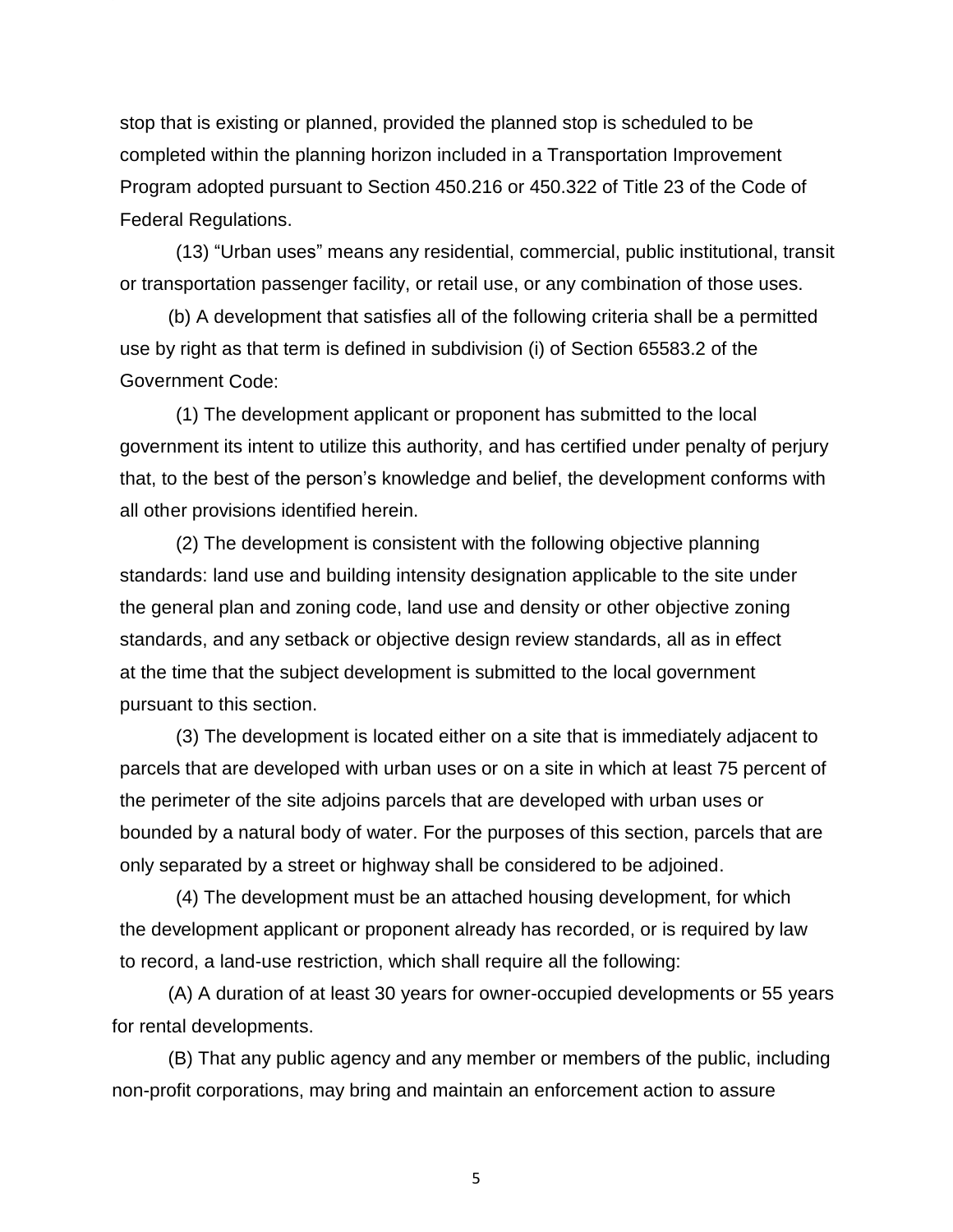compliance with this land use restriction. This sub-paragraph (B) shall also be deemed satisfied where a public agency that provides financial assistance to a development has the exclusive right to enforce the subject land use restriction.

(C) For developments within a transit priority area, a restriction on the real property of the development to a level of affordability equal to or greater than either of the following:

(i) At least ten percent of the total units of a housing development for lower income households, as defined in Section 50079.5 of the Health and Safety Code.

(ii) At least five percent of the total units of a housing development for very low income households, as defined in Section 50105 of the Health and Safety Code.

(D) For developments not within a transit priority area, a restriction on the real property of the development to a level of affordability equal to or greater than at least twenty (20) percent or more of the residential units restricted to and occupied by individuals whose income is eighty (80) percent or less of gross county area median income.

(5) Unless the development incorporates approved remediation measures in the following locations as applicable to the development, the development is not located on a site that is any of the following:

(A) "Farmland of statewide importance," as defined pursuant to United States Department of Agriculture land inventory and monitoring criteria, as modified for California, and designated on the maps prepared by the Farmland Mapping and Monitoring Program of the Department of Conservation.

(B) Wetlands, as defined in Section 328.3 of Title 33 of the Code of Federal Regulations.

(C) Within a very high fire hazard severity zone, as determined by the Department of Forestry and Fire Protection pursuant to Section 51178 of the Government Code, or within a high or very high fire hazard severity zone as indicated on maps adopted by the Department of Forestry and Fire Protection pursuant to Section 4202 of the Public Resources Code; however, this limitation shall not apply to any of the following:

(i) Sites excluded from the specified hazard zones by a local agency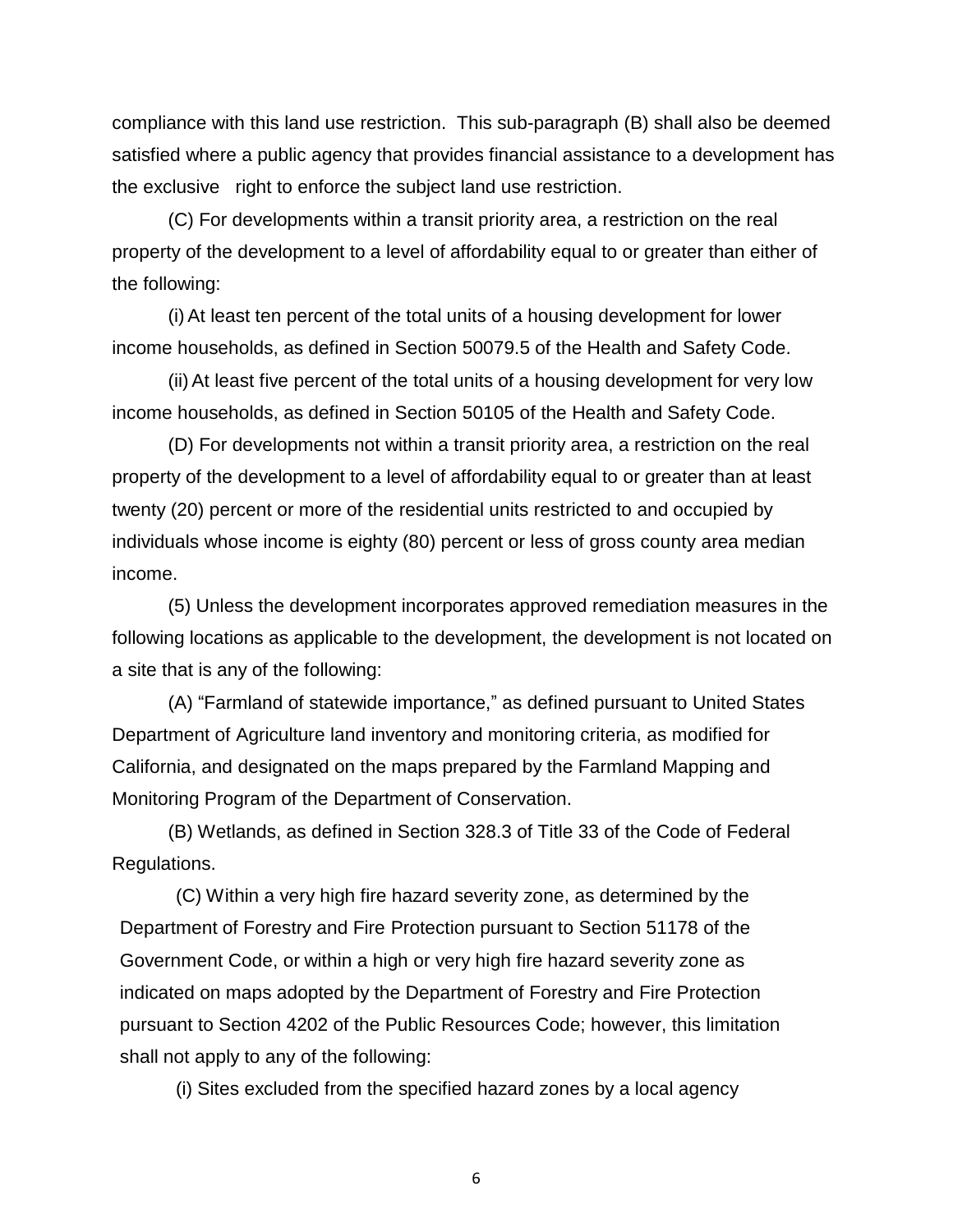pursuant to subdivision (b) of Section 51179 of the Government Code.

(ii) Sites that have adopted sufficient fire hazard mitigation measures as may be determined by their local agency with land-use authority.

(iii) Sites that are within a five (5) mile driving distance of the nearest fire station.

(D) Hazardous waste site that is listed pursuant to Section 65962.5 of the Government Code, or a hazardous waste site designated by the Department of Toxic Substances Control pursuant to Section 25356 of the Health and Safety Code, unless the Department of Toxic Substances Control has cleared the site for residential use or residential mixed-uses.

(E) Within a delineated earthquake fault zone as determined by the State Geologist in the official maps published thereby as referenced in section 2622 of the Public Resources Code, unless the development complies with applicable fault avoidance setback distances as required by the Alquist Priolo Act and complies with applicable State-mandated and objective local seismic safety building standards.

(F) Within a flood plain as determined by maps promulgated by the Federal Emergency Management Agency, unless the development has been issued a flood plain development permit pursuant to Sections 59 and 60 of Title 44 of the Code of Federal Regulations.

(G) Within a flood way as determined by maps promulgated by the Federal Emergency Management Agency, unless the development receives a no rise certification in accordance with Section 60.3(d)(3) of Title 44 of the Code of Federal Regulations.

(H) Within an area determined by the Department to be inappropriate for affordable housing development by additional objective criteria, including areas severely lacking in access to public transit, accessibility to employment or educational opportunities, and residentially supportive retail and service amenities, all as to be determined through regulations adopted by the Department at its discretion; until the Department adopts such regulations this sub- paragraph (H) shall not be interpreted to prohibit any such site. The Department is authorized, but not mandated, to adopt regulations to implement the terms of this sub- paragraph (H); and such regulations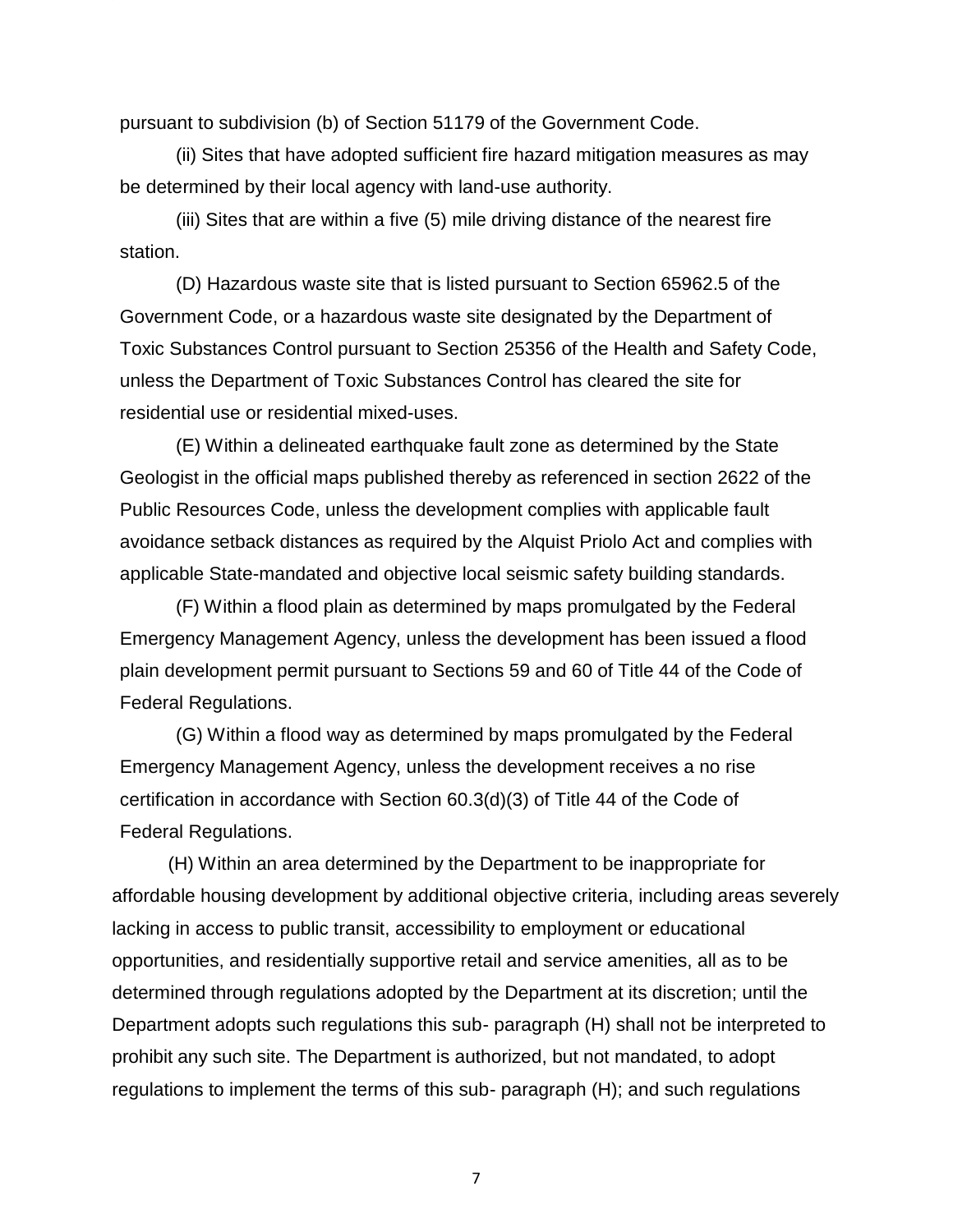shall be adopted pursuant to the Administrative Procedures Act set forth in Government Code section 11340 et seq. Division 13 of the Public Resources Code shall not apply to either: the Department's adoption of the regulations authorized by this section, or any financial assistance awarded by any public agency to any development that satisfies subdivision (b) of this section. This section shall be operative regardless as to whether the Department adopts the regulations authorized by this section.

(I) Within a site that has been designated in the National Register of Historic Places pursuant to the National Historic Preservation Act of 1966, or a site that has been listed in the California Register of Historical Resources pursuant to section 5021 of the Public Resources Code.

(6) Unless the proposed housing development replaces units at a level of affordability equal to or greater than the level of a previous affordability restriction, the development must not be on a site in which any of the following apply:

(A) The site includes a parcel or parcels on which rental dwelling units are, or, if the dwelling units have been vacated or demolished in the five-year period preceding the application, have been subject to a recorded covenant, ordinance, or law that restricts rents to levels affordable to persons and families of lower or very low income.

(B) The site is subject to any other form of rent or price control through a public entity's valid exercise of its police power; or occupied by lower or very low income households.

(7) The development applicant or proponent shall provide a copy of the declaration required by subsection (b)(1) of this section to all landowners of legal parcels adjacent to the development concurrent with filing the submittal authorized by this section. This sub-paragraph (7) may be satisfied if the aforementioned declaration is mailed to the landowners at the address identified for receipt and payment of taxes through the applicable county assessor, or if mailed to the subject adjacent parcel's postal address.

(8) The development shall not be upon a site that is Prime Farmland, as defined pursuant to United States Department of Agriculture land inventory and monitoring criteria, as modified for California, and designated on the maps prepared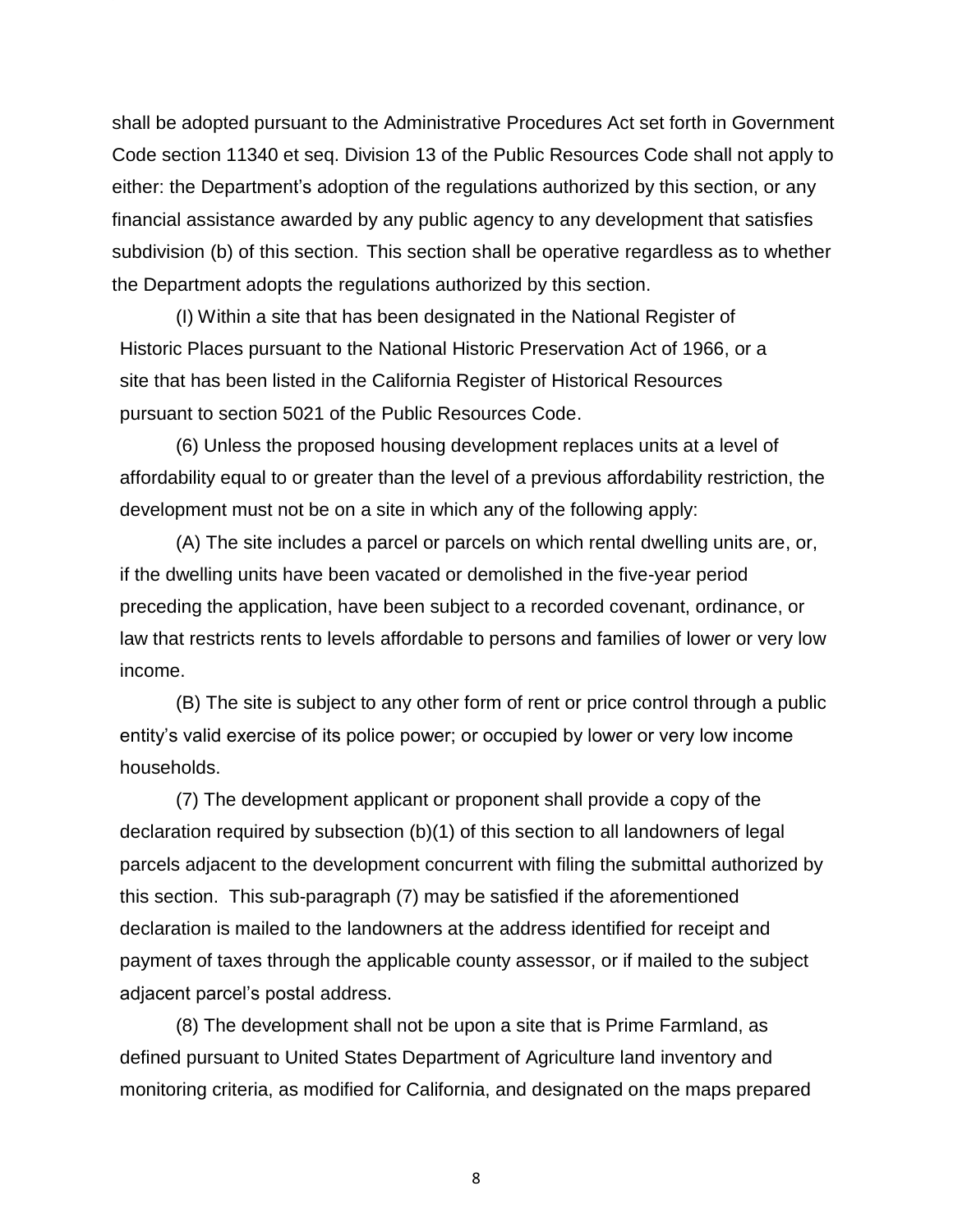by the Farmland Mapping and Monitoring Program of the Department of Conservation.

(c) If the applicable local government determines that the development is inconsistent with at least one of the objective planning standards delineated in subsection (b)(2), then it must provide the development applicant or proponent written documentation of which standard or standards the development is not consistent with, and a written explanation why the development is not consistent with that standard or standards, all within thirty (30) calendar days of submittal of the development to the local government pursuant to this section. If the documentation described in this subsection fails to identify the objective standard or standards that the development is not consistent with, if it fails to provide an explanation of why it is inconsistent therewith, or if it is not provided to the development applicant or proponent within thirty (30) calendar days of submittal, then for the purposes of this section, the development shall be deemed to satisfy paragraph (2) of subdivision (b) of this section.

(d) Any design review of the development shall not exceed ninety (90) days from the submittal of the development to the local government pursuant to this section, and shall not in any way inhibit, chill, or preclude the ministerial approval provided by this section and the effect thereof.

(e) A development that satisfies subdivision (b) of this section shall not be subject to the requirements of Section 65589.5 of the Government Code in order to be accorded by right status under this section.

(f) This section does not relieve an applicant or public agency from complying with the Subdivision Map Act (Division 2 (commencing with Section 66410)).

(g) The review or approval of a permit, license, certificate, or any other entitlement, by any public agency with land-use authority over any development that satisfies subdivision (b) of this section shall be ministerial.

(h) Any person, as defined in Section 11405.70, seeking to require a City, County, or public agency to ministerially review or approve the matters set forth in subdivision (g) or enforce the by right provisions of subdivision (b) shall have the right to enforce this Section through a writ of mandate issued pursuant to Section 1085 of the Code of Civil Procedure. Owners of legal parcels adjacent to any development that